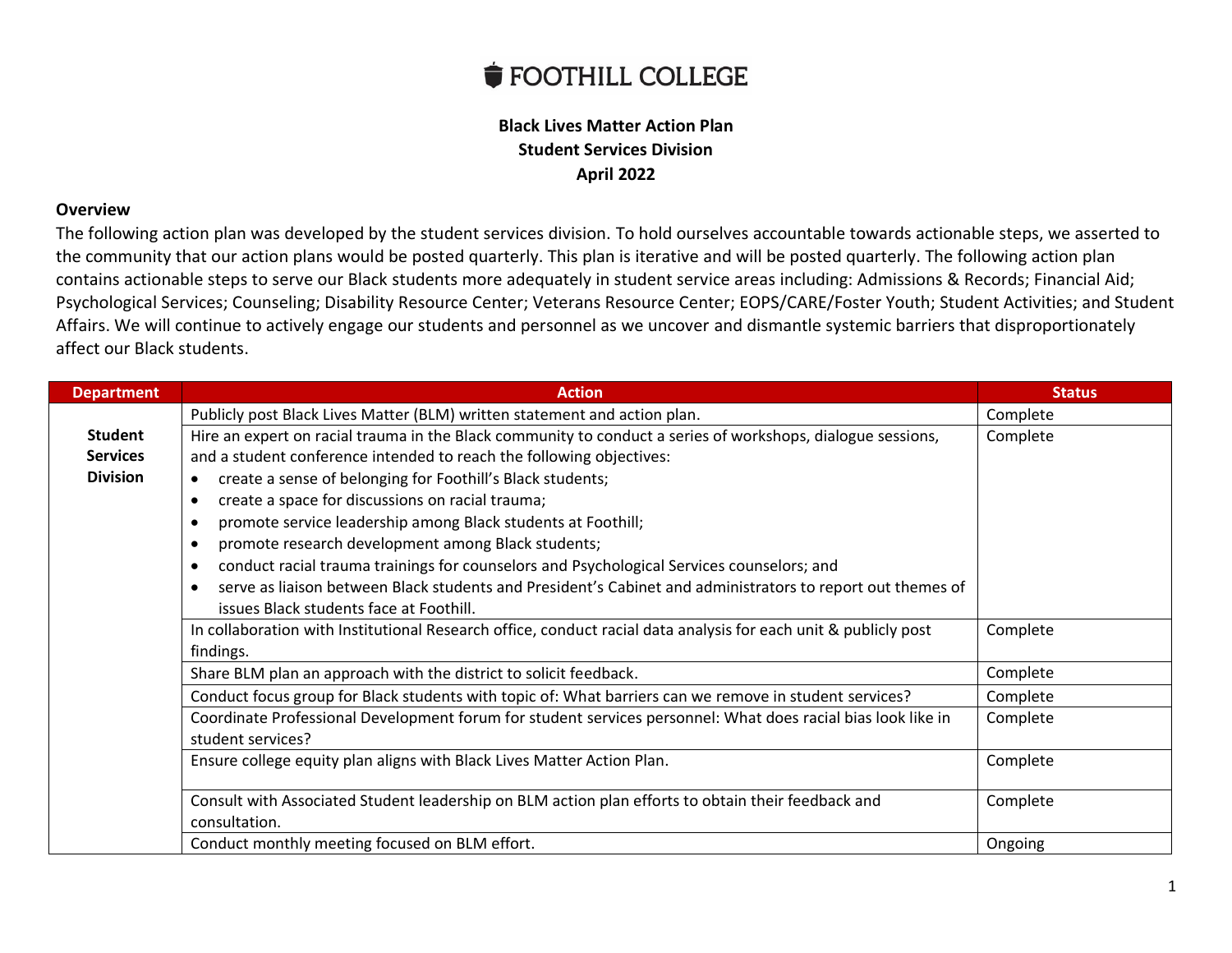|                                           | Coordinate symposium for Black students on the topics of service leadership & research development.                                                                                                                                                                                              | Complete                                                               |
|-------------------------------------------|--------------------------------------------------------------------------------------------------------------------------------------------------------------------------------------------------------------------------------------------------------------------------------------------------|------------------------------------------------------------------------|
|                                           | Launch racial trauma training for counselors, college wide.                                                                                                                                                                                                                                      | Complete                                                               |
|                                           | Hire up to 10 student health ambassadors that understand the Black student experience.                                                                                                                                                                                                           | Complete                                                               |
|                                           | Coordinate daylong conference for all Student Services personnel on the topic of Black Lives Matter to create a                                                                                                                                                                                  | Complete                                                               |
|                                           | sense of urgency, educate on anti-racist approaches, and share examples of Black excellence.                                                                                                                                                                                                     |                                                                        |
|                                           | Conduct outreach to students in Umoja, Black Student Union and Harambe to improve access to mental health                                                                                                                                                                                        | In progress                                                            |
| Psychological                             | services.                                                                                                                                                                                                                                                                                        |                                                                        |
| Services and                              | Hire a mental health ambassador that understands the Black student experience.                                                                                                                                                                                                                   | Complete                                                               |
| Personal<br><b>Counseling</b>             | Publicly post statement regarding mental health services for Umoja, BSU, and Harambe participants<br>acknowledging/addressing intergenerational and racial trauma.                                                                                                                               | In progress                                                            |
|                                           | Develop curriculum for Professional Development training and resources for Psychological Services counselors<br>on Black racial trauma.                                                                                                                                                          | In progress                                                            |
|                                           | Conduct focus group with students: Do Black students feel connected/comfortable with accessing Psychological<br>Services? Why or why not? How can we create an environment that serves our Black population more intently?                                                                       | Complete                                                               |
|                                           | Hire a full-time psychologist with expertise in racial trauma.                                                                                                                                                                                                                                   | In progress                                                            |
|                                           | Proactively reach out to Black students who apply to Foothill and ensure they have ample support through each                                                                                                                                                                                    | Paused, redesign idea                                                  |
| <b>Enrollment</b><br>Services/            | matriculation step. Track data through the process to determine barriers they face throughout the process.                                                                                                                                                                                       | with all Student Services                                              |
| <b>Admissions &amp;</b><br><b>Records</b> | Identify Black students who did not receive priority registration and identify how we can support them through<br>any barriers they face.                                                                                                                                                        | Paused, redesign idea<br>with all Student Services                     |
|                                           | In collaboration with our marketing and outreach office, host virtual registration workshops during the week of<br>priority registration. Conduct analysis of new first-time students of if they take advantage of their priority<br>registration block. Consider conducting a follow-up survey. | In progress                                                            |
|                                           | Have A&R Argos reports updated to show ethnicity of each student                                                                                                                                                                                                                                 | Completed                                                              |
|                                           | Work in collaboration with Guided Pathway Onboarding Team and Equity Office to update banner welcome<br>message to ensure it is student friendly and leads students to next steps in matriculation processes.                                                                                    | In progress, currently<br>testing                                      |
|                                           | Conduct a collaborative meeting with outreach office to understand their outreach efforts in high schools and<br>determine areas of collaboration for the new, incoming Black student population.                                                                                                | Complete for dual<br>enrollment. General<br>population is in progress. |
|                                           | Collaborate with Financial Aid team to cross train A&R staff on financial literacy awareness.                                                                                                                                                                                                    | Completed                                                              |
|                                           | Conduct FAFSA workshops at local high schools (with high percentage of Black students) to complete it,<br>regardless if they come to Foothill or not.                                                                                                                                            | In progress                                                            |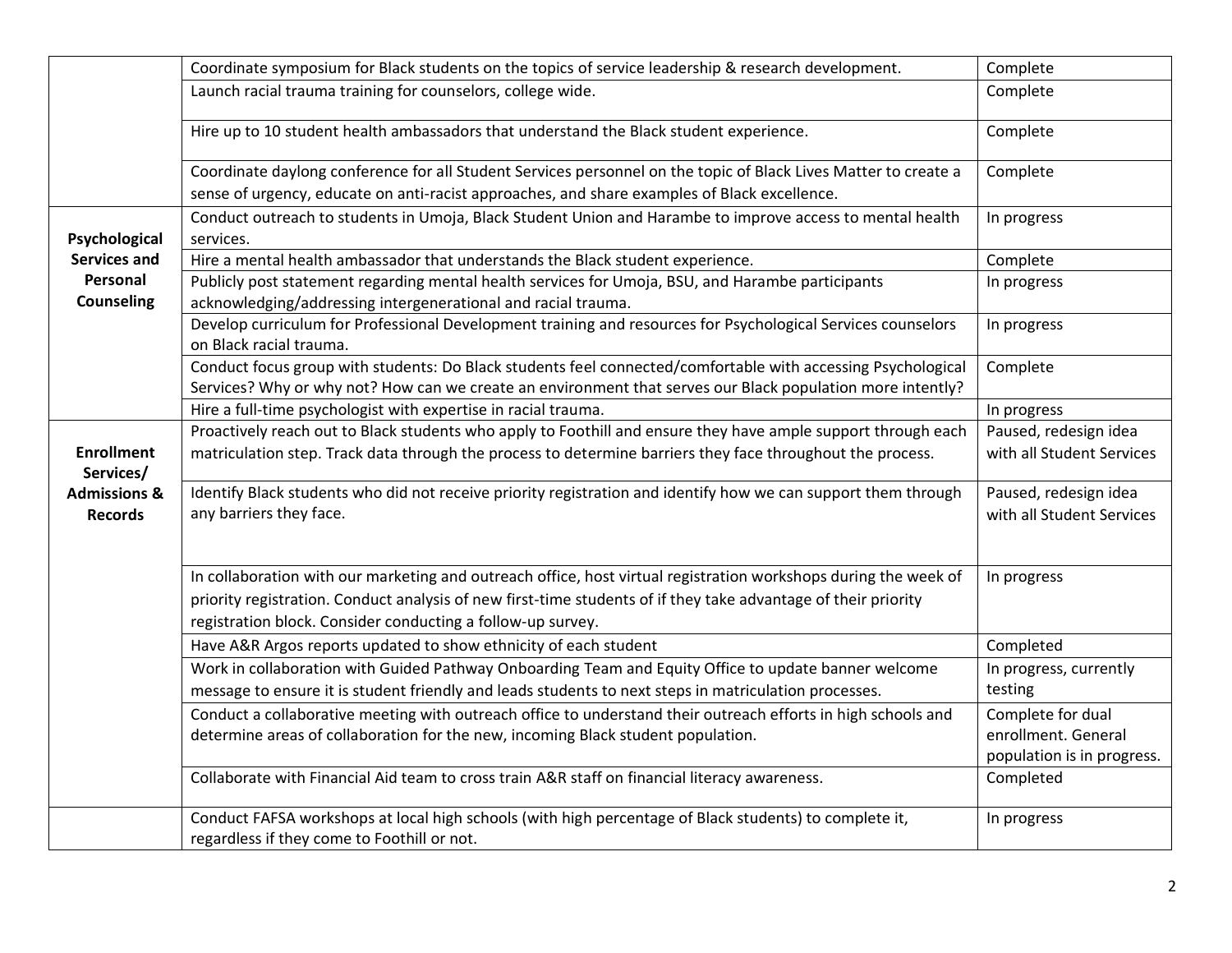| <b>Financial Aid</b>   | Conduct focus groups with EOPS and other representative Foothill populations on obstacles/barriers on             | In progress          |
|------------------------|-------------------------------------------------------------------------------------------------------------------|----------------------|
| <b>Office</b>          | financial aid access and financial literacy.                                                                      |                      |
|                        | Create zoom recordings to welcome students of color to the learning communities/EOPS and FAFSA workshops.         | In progress          |
|                        | Work with Office of Online Learning to create Canvas post-able documents/videos.                                  | In progress          |
|                        | Begin disaggregation of ERF students - both funded and unfunded.                                                  | To begin             |
|                        | Review triage process for late filers of financial aid to allow them to stay enrolled and stay successful.        | In progress          |
|                        | Conduct focus group with Equity Ambassadors on student employment barriers (I.e. does full time status as         | In progress          |
|                        | serve as barrier? Completion of units? What is the Ethnicity breakdown of student employees). Based on            |                      |
|                        | analysis, revise policies and practices to support students of color with an emphasis on Black students.          |                      |
|                        |                                                                                                                   |                      |
|                        | Conduct financial literacy workshops for Black students with Community Cultural Wealth framework.                 | In progress          |
|                        |                                                                                                                   |                      |
|                        | Lead the Student Affairs and Activities team by example in recognizing the difference between intent versus       | Ongoing              |
| Office of              | impact and remedying my mistakes as Dean of Students if or when my decisions do not reflect my support for        |                      |
| <b>Student Affairs</b> | Black student populations.                                                                                        |                      |
| & Activities           | Partner with Institutional Research Office in:                                                                    | In progress          |
|                        | Conducting a racially conscious self-study and in-depth analysis of our data, practices, and student<br>$\bullet$ |                      |
|                        | experiences as it relates to Student Conduct and Due Process;                                                     |                      |
|                        | Identifying student "droppers" by race, gender, etc. who received holds on their accounts due to<br>$\bullet$     |                      |
|                        | conduct cases; and                                                                                                |                      |
|                        | • Analyzing Food Pantry data and demographics of students being served                                            |                      |
|                        | Develop equity-focused three-year action plan with quarterly and annual benchmarks based on self-study and        | In progress          |
|                        | data analysis results.                                                                                            |                      |
|                        | Establish an equity and racially conscious framework to the work of the Behavioral Intervention Team.             | In progress          |
|                        | Together with Foothill's Office of Equity, De Anza's Office of Equity, De Anza's Dean of Student's Office, and    | In progress          |
|                        | Police department, develop response protocol for reported incidents of racial profiling by district police.       |                      |
|                        | Partner with Dean of Online Learning and Dean of Institutional Equity to facilitate workshop for faculty on       | In progress          |
|                        | Academic Integrity reporting from an Equity Lens.                                                                 |                      |
|                        | Work with Institutional Research Office to determine if there is a similar gap as with the general college in the | Ongoing              |
| EOPS/CARE/             | success rate of Black students served in EOPS. Based on analysis, reflect on retention efforts/practices.         |                      |
| <b>Foster Youth</b>    | Implement a recruitment plan by presenting program services in learning communities, such as but not limited      | Ongoing              |
|                        | to, Umoja/Athletics.                                                                                              |                      |
|                        | Identify local community programs to build relationships to understand the needs of the community and             | Ongoing              |
|                        | prospective students that enroll. Assert follow-up to invitations.                                                |                      |
|                        | Recruit student employees who resemble the diversity of the program, making sure announcements are                | Ongoing              |
|                        | reaching Black students enrolled in EOPS.                                                                         |                      |
|                        |                                                                                                                   |                      |
|                        | Build relationships with Student Service and Academic programs to refer students to EOPS.                         | Scheduled for Jan 21 |